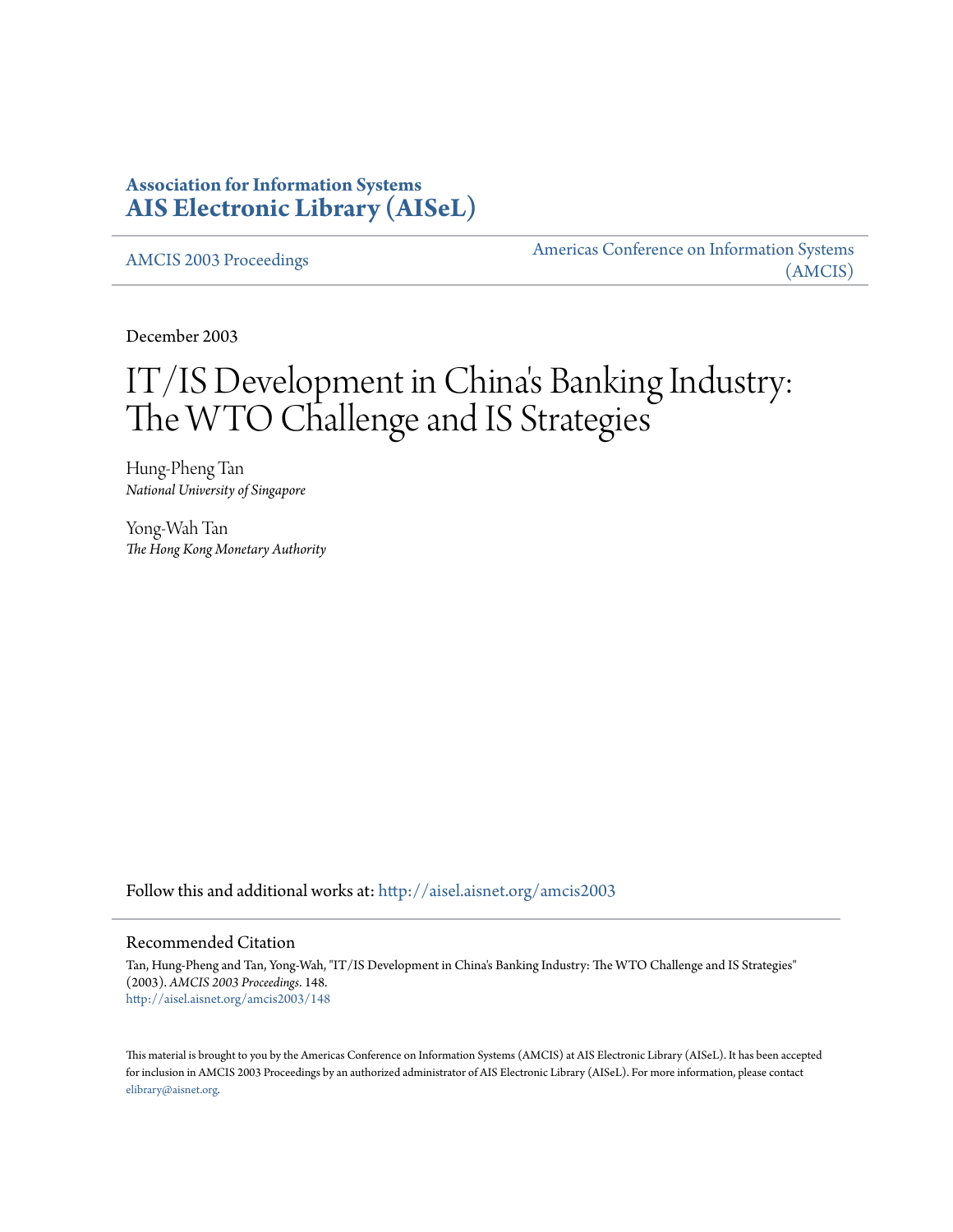## **IT/IS DEVELOPMENT IN CHINA'S BANKING INDUSTRY: THE WTO CHALLENGE AND IS STRATEGIES**

**Hung-Pheng Tan** National University of Singapore **[tanhp@comp.nus.edu.sg](mailto:tanhp@comp.nus.edu.sg)**

**Yong-Wah Tan** The Hong Kong Monetary Authority **[yong-wah\\_tan@hkma.gov.hk](mailto:yong-wah_tan@hkma.gov.hk)**

### **Abstract**

*The political and economic environment during the 80's coupled with the lacking of reliable network backbone and the inefficient and ineffective telecommunication infrastructure in the 90's had resulted in banks in China adopting de-centralized approach in their computerization programs.*

*China officially became a member of WTO in November 2001, and by the beginning of 2007, Renminbi (China's currency unit, denoted as RMB, currently at about 8.28 units against one US\$) banking businesses will have to be opened to all foreign banks.*

*Today, market trend in the world is 'size matters', and the old saying of 'small is beauty' although still applicable in certain business sector, unfortunately is no longer true in the banking industry.* 

*In this regard, the giant Chinese banks are racing for the "consolidation and centralization" of their IT infrastructure and IS operations.*

*The authors try to give an account of the background, the rush, the challenges and the deadline facing them. The crux of the matters is that it is not a technical problem alone. The unique nature of the problem traced back to the political, social, behavioral and environmental structure. The authors also try to analyze the approaches being taken, its progresses so far and its impacts on the banking industry in China, and perhaps elsewhere. With the WTO entry and further liberalization of the Chinese banking industry, what can we expect next and what are the strategies for these banks and the new comers, both local and foreign? The paper will try to throw in some light.*

**Keywords:** China, banking, information systems, information technology

#### **Introduction**

'Prudent' and 'under control' in all dealings has been all along the most essential elements in the whole banking business while the degree of utilization of Information Technology and Information Systems (IT/IS) determines the efficiency of their operations. Though there are no subtle differences between banks operating under different political structures such as communism and capitalism, the political, social, behavioral and environmental structure in the past and present in China has created a unique process in the IT/IS development in its banking industry.

Today, market trend in the world is 'size matters', and the old saying of 'small is beauty' although still applicable in certain business sector, unfortunately is no longer true in the banking industry. The Chinese banks, though mainly state-owned and huge in terms of assets, branches and head count, are fragmented in their operations. This is due to the de-centralized approach taken in their computerization programs stemmed from the historical background before and during the 1980's coupled with the lack of reliable network backbone and the inefficient and ineffective telecommunication infrastructure in the 1990's. In this regard, the huge Chinese banks are racing for the "consolidation and centralization" (C & C) of their IT infrastructure and IS operations to become real giants. On the other hand, China officially became a member of World Trade Organization (WTO) in November 2001, and by the beginning of 2007, Renminbi (China's currency unit, denoted by RMB, currently at about 8.28 units against one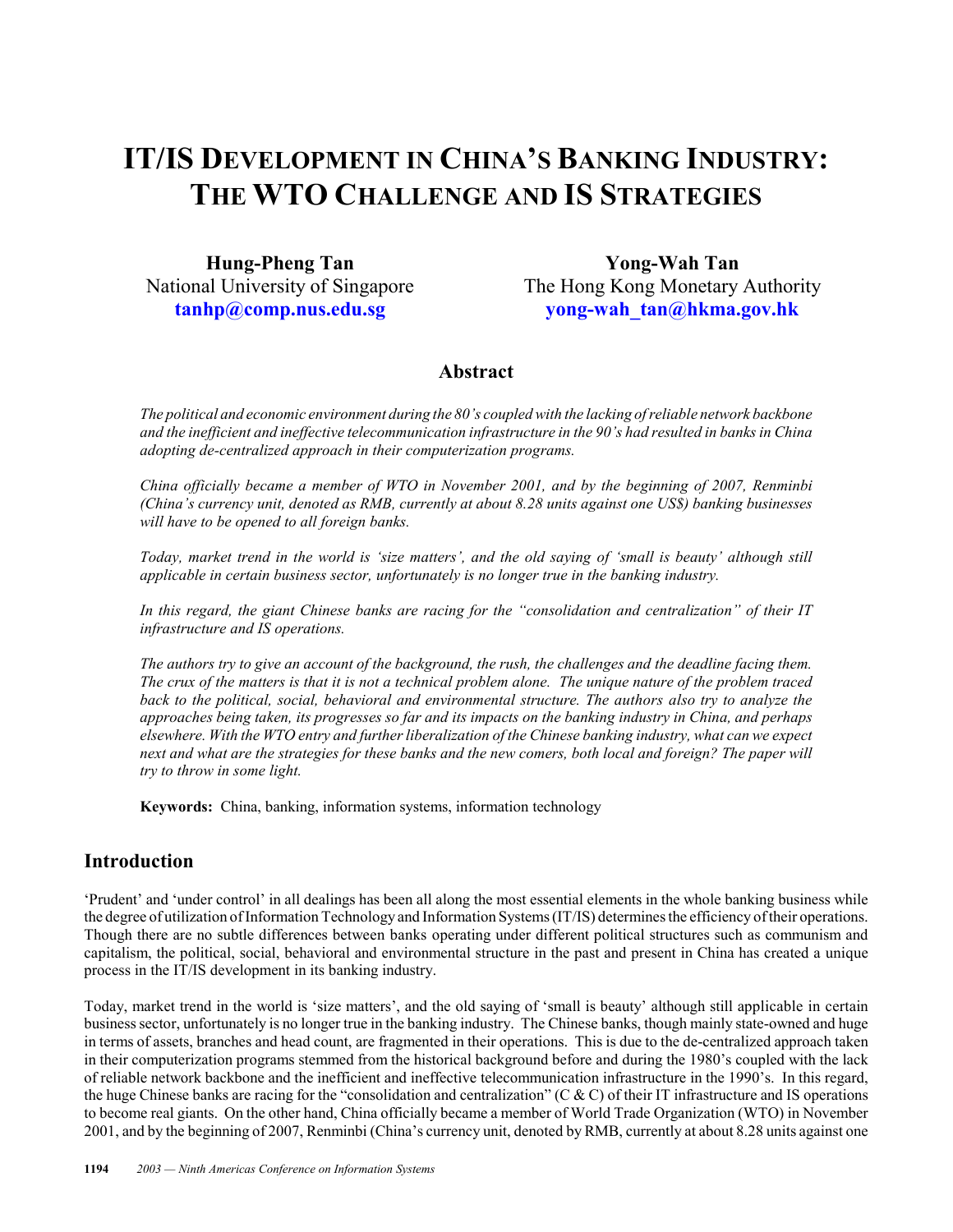US\$) banking businesses will have to be opened to all foreign banks. This has created extra challenges to the Chinese banks in terms of competition against the real foreign giants whom are invading them with advanced integrated systems and sophisticated products under attractive packaging and offerings.

This paper starts with an overview of the banking industry in China followed by a description of their IT/IS utilization and development divided into four distinctive eras. The latter part of the paper deals with the challenges faced by these banks, the WTO implications, and the IT/IS strategies for them and the newcomers, both local and foreign.

## **An Overview of the Banking Industry in China**

In September 1983, few years after the introduction of the open door policy, the State Council of the People's Republic of China decided to form a full function central bank. The then People's Bank of China (PBOC) where its role was mixed between central bank and commercial bank, was tasked to take up this responsibility, and all other non-central banking functions were cut out to become another entity, the professional state bank named Industrial and Commercial Bank of China (ICBC). In the meantime, Bank of China (BOC), the only external presence of Chinese banking industry, continues to carry on as the other state bank externally but expanded internally under the name of BOC. Since then, PBOC functions as a typical central bank with monetary policy and management, banking supervision, currency management, and reserve management as the core objectives. However, it was only until March 1995 that the Central Bank Act was passed (PBOC 2003) legalizing the status. To better manage and segregate investment activities, the State Administration of Foreign Exchange (SAFE) was formed as a separate entity, under the control of PBOC, to handle all the national reserve. As of March 2003, the reserve stands at US\$316 billions (SAFE 2003). Under the planning or command economy, two other professional state banks were formed, namely the Agricultural Bank of China (ABC) and China Construction Bank (CCB). These four commercial banks, known as professional state banks under the command economy, are transiting from their original professional tasks of foreign exchange, industry activity, agricultural activity and construction activity respectively to overall commercial activities. They are known as just 'The Four' today.

During the early days after the open door policy, one may have witnessed a very interesting banking scene, Renminbi (China's currency unit, denoted by RMB, currently at about 8.28 units against one US\$) was restricted for residents use only while foreigners must make payment in another form of currency called Foreign Exchange Certificate (FEC). FEC was issued by BOC and not by PBOC. It was until July 1993 that PBOC decided to unify these currencies when Mr. Zhu Rongji took over as the governor of PBOC. After which FEC was a history but became collectors' item.

After the implementation of the open door policy, China has witnessed regional or share-holding banks mushrooming to serve specific purpose or to fill the gap that 'The Four' could not handle due to the rapid increase in banking needs. For example, the Bank of Communications (BC) in Shanghai, The China Everbright Bank in Beijing, China Merchant Bank in Shenzhen, Citic Industry Bank in Beijing, Shenzhen Development Bank, Guangdong Development Bank, Shanghai Pudong Development Bank, The Bank of Shanghai, The HuaXia Bank in Beijing, and more. All these banks are more or less controlled by the state, in particular, BC was a re-established major bank and commonly known as the 'plus one' when related to 'The Four' in the 'The Four plus One'.

Some foreign banks started to return to the China banking scene in the early 80's albeit slowly initially. Big giants like Citibank, HSBC, Standard Chartered Bank and ABN AMRO all have good presence and coverage today in China.

In short, banks in China can be generally divided into three basic types. First are those professional state banks turned commercial banks or 'The Four', in assets size order, ICBC, CCB, BOC and ABC (Almanac 2002). Second type consists of those regional or share-holding banks, and last are those foreign banks. One important point to note is that none of the first type banks are listed on any stock exchanges. More recently, BOC has successfully formed an entity from their branches in Hong Kong and listed on the Hong Kong Exchange.

In Nov 2001, China officially became a member of the WTO. Under the terms and conditions, China is committed to the opening up of the banking sector within 5 years, i.e. by end 2006. By then, RMB banking business will be accessible to all foreign banks. As of January 2003, certain foreign banks are already given permission to operate such banking services in restricted mode in designated cities such as Shanghai and Shenzhen. However one must remember that although at this moment, RMB is convertible under current accounts subject to certain conditions, the full convertibility of RMB under capital accounts has no fixed time-table yet.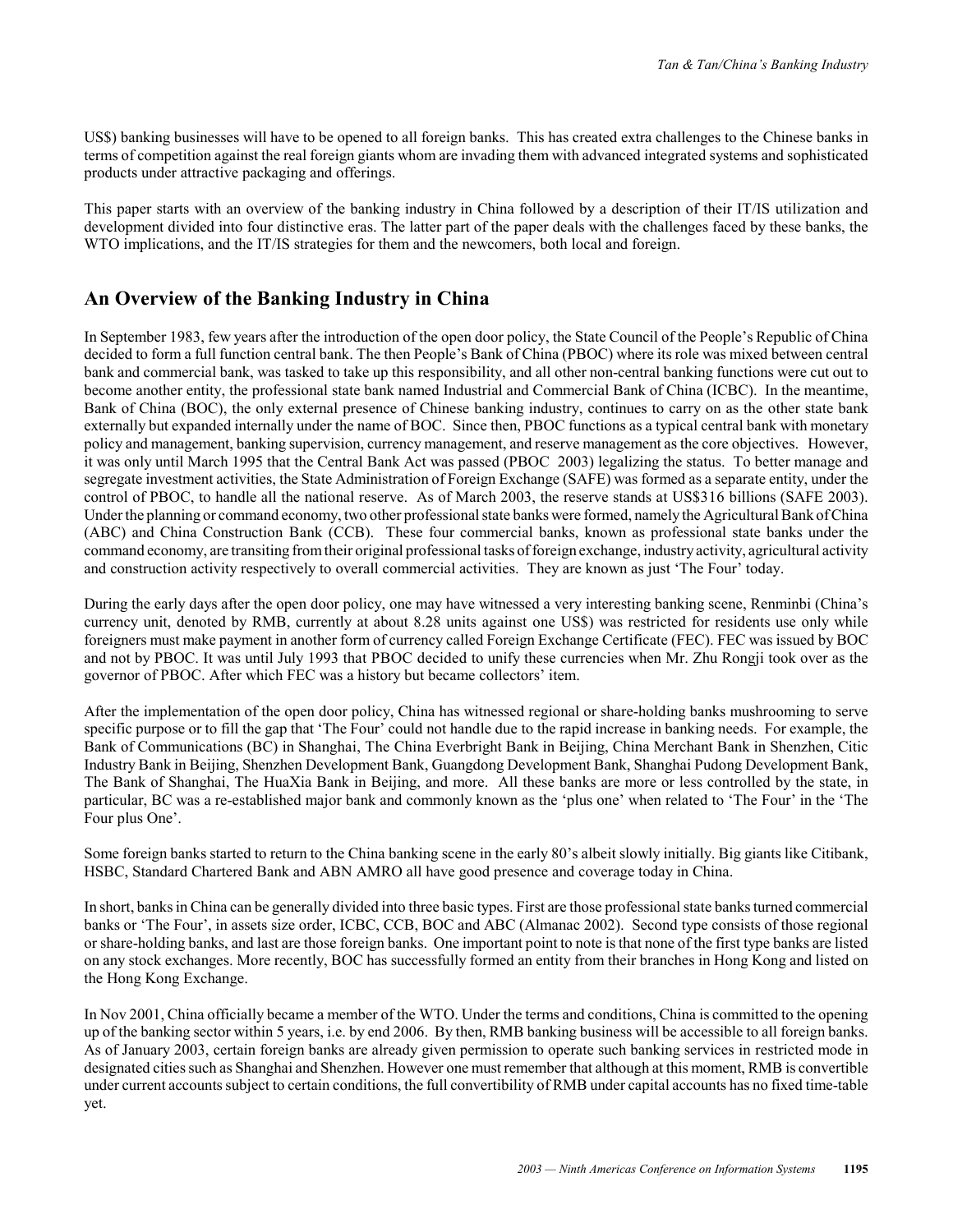## **The Four Eras of Computerization**

#### *Era One (1949-1978)*

Since the communist took over China in 1949 until 1978, the Bamboo curtain (closed door policy) prevented outsiders from knowing what was happening inside mainland China. Although things started to uncover after the era was over, it was not important in our context to look into it as there was practically nothing as far as IT/IS development is concern and the banking industry was no exception.

The only Chinese presence of banking outside China then was represented by BOC branches, all inherited from the previous governments. These include the significant presence in Hong Kong (then a British Crown Colony), Macau (then a Portuguese Colony), London, Singapore and Kuala Lumpur. The development of IT/IS in these branches, independent of their Head Office (HO) and isolated from each other, although nothing very major, have a significant and long term influence over developments towards the whole banking industry inside mainland China as detailed in the following eras. For example, the Hong Kong branches were able to provide simple online banking services at the end of the era while the HO had nothing at all in this area at that moment. This unique phenomenon distinguished itself from banking industries in other countries where normally the HO led and provided support to its branches nationally and internationally.

#### *Era Two (1979-1989)*

The famous open door policy was approved and endorsed by the eleventh congress meeting of the Chinese Communist Party in 1978. Under this policy, there were four clear strategies to modernize the country. However, the central government needed time to identify, select and agree upon the cities to set up the Special Economic Zones (SEZs). Moreover, the climate was not right for a hasty change. In the following years, people started to see the door opening very slowly and the famous Shenzhen SEZ was carved out from a small fishing village boarding Hong Kong together with three other SEZs (Xiamen, Shantou and Zhuhai) at other strategic locations along the coastal lines. These SEZs were intended to be experimentally of the crossing from the legacy of a central planning economy to a market-oriented economy. In the Chinese terminology, they are called pilot cities.

Four years on, when the first author first visited China in late 1983, he found that the mindset of people dare not change too much in the open as yet. They were very cautious when they spoke and most were on the wait and see attitude. People were still wearing the dark or grey Mao suits. Foreigners cannot use the RMB, the Chinese currency issued by the PBOC. Instead, they must use the FEC issued by BOC. Their activities were confined to places designated for foreigners only. In fact, as a foreigner, one cannot even get food outside the designated places as one does not have the "Liang Piao" (ration coupon) required for purchases of food and other essential items. The Chinese cannot be blamed for the tardiness to the change as the outside world reacted similarly. For example, Singapore government did not allow its citizens to visit China unless special permissions were granted. The strictness was evidenced by the application in 1982 by the first author, then working in BOC's Singapore branch, for business visit to its HO in Beijing being rejected by the Singapore government. Perhaps due mainly to this, there was no drastic or rapid change during the first half of this era although any change no matter how small proved to be quite significant. IT/IS development started to crawl slowly into the various industries while banking was one of the pioneering users of IT/IS.

The initial applications were mainly batch accounting systems. Very little information was available to outsiders then. Machines used were mostly Japanese made small to mid-range computers with more IBM mainframes appearing towards the latter part of the era. In June 1986, the first author and some IT professionals in the Singapore branch of BOC were invited to Beijing to participate in their first ever Nationwide Computing Application Exhibition & Conference. Besides delivering papers on the IT/IS development overseas at the conference, they started to engage in subsequent technology exchanges as well as providing consultancy to the branches inside China on their computerization programs.

Due to the June 1989 Tiananmen incident, there were some setbacks but it proved to be very brief.

#### *Era Three (1990-2001, the WTO Entry)*

During this era, the IT/IS development was very vibrant and the speed commendable. Besides mainframes, powerful mid-range, PCs and client/server with introduction of GUI to solve the Chinese character output (both display and print) were mushrooming throughout China.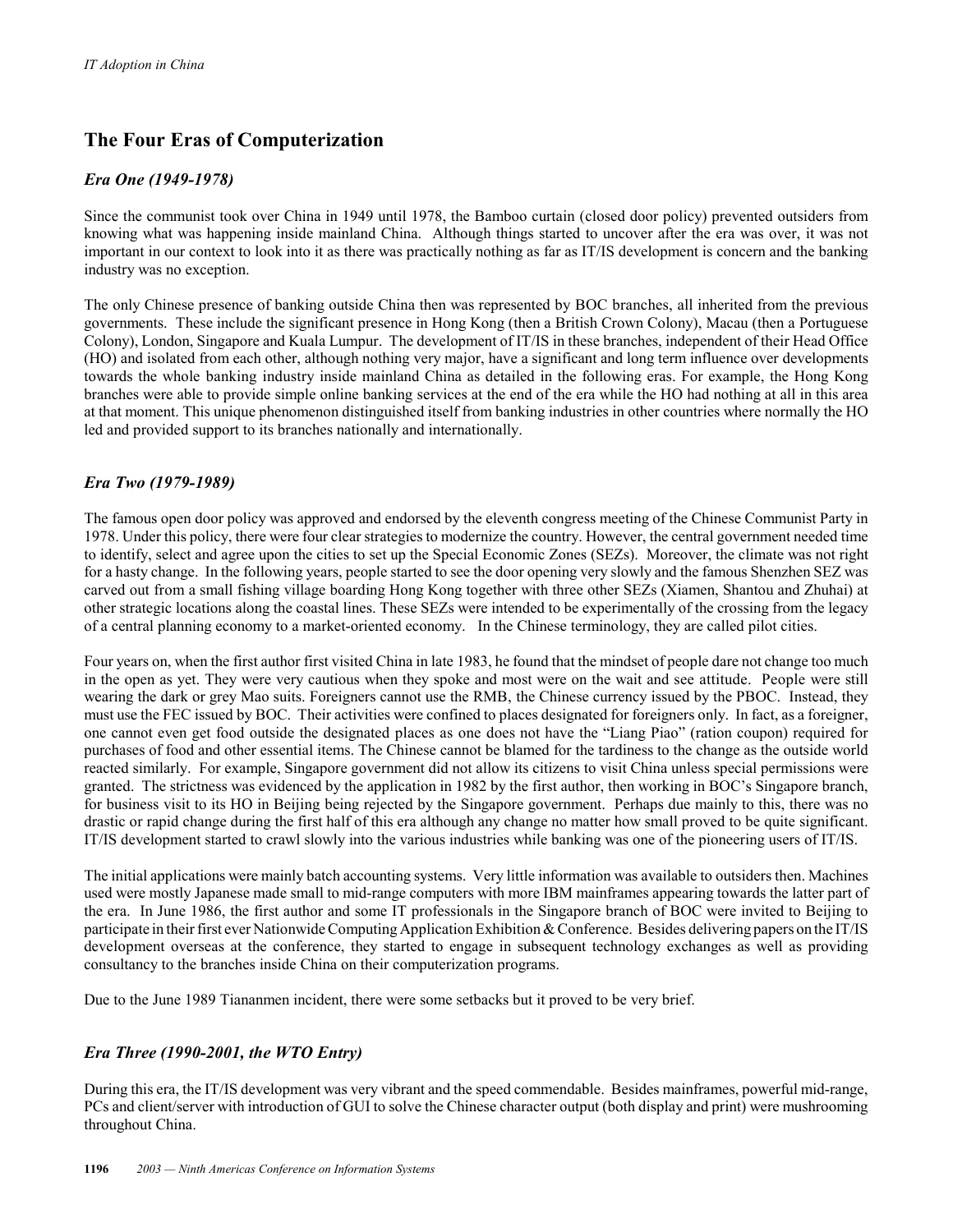In the early 90's, banks were prepared to pay for boxes of hardware but refused to pay for software that were invisible physically. Coupled with the lack of good telecommunication infrastructure, powerful mainframes proved to be unpopular. Most banks went on to the de-centralised approach where mid-range and PCs were deployed as a fast and cheap fix.

BOC, having the advantage of overseas presence, was leading the computerization process by tapping their oversea branches resources and experience as these branches were progressing in tandem with their local environment over their international locations. In the process, BOC HO started the appeal of centralization of IS development but no mentioning of consolidation of processing centers or such concepts as yet. This stemmed from the fact that various processing centers at branches inside and outside China were already in an "independent" stage resulting in serious duplication of professional resources and compatibility problems. Coupled with the weak communications infrastructure, sharing of resources within the organization was impossible not to mention integration and standardization. With a wide variety of platforms, various localized in-house developed applications and third party software were already in the day-to-day operations, even centralization of IS development alone proved to be very difficult. For example, a new generation system on international settlements developed centrally in-house over a three-year period was to be standardized for all branches. However, it was not implemented throughout the branches due to various difficulties and other priorities.

Late 90's started the appeal of C & C of processing centers. Early plans of regionalization were released by almost all banks. However as these banks are having numerous branches all over the cities and counties of the provinces, the earlier rush to automate and modernize prevented a central, proper and long term planning. Consider 'The Four' alone, the total branches and sub-branches within China were around 120,000 with a combined workforce of around 1.5 million (Almanac 2002). With each province branch having thousands of sub-branches under them, it is quite common to find that most of them have numerous professional IT/IS teams to carry out their own computerization program. As a result, none of these banks can have a 'central' database. It is assumed that if you are having an account with a bank in one part of China, you are unable to access your account when you are in another part of the country although the presence of branches of the same bank is significant there.

With the introduction of internet and the rapid development of communication technology, up to end 2001, the state of computerisation in the various banks in China was quite impressive. Banks in China have more or less automated accounts keeping, mainly for retail customers such as saving accounts and fixed deposits, expanded their network infrastructure, introduced ATM, POS, phone banking, home banking and internet banking. Online banking has become a norm. However, the services are still not nationwide. Most of these services are only available in the centralized cities like Beijing and Shanghai and restricted to their account holders only. The fragmented phenomenon still prevailed and  $C \& C$  of processing centers have yet to come. The situation overseas was not promising either. As late as 2001, the re-establishment of Malaysia's Branch of BOC in Kuala Lumpur as a locally registered bank after an absence of around 40 years saw the use of third party turnkey systems using AS/400 despite so many branches running the same platform and the intense C & C call.

In short, all banks in China were still in a de-centralized mode by the end of the era with major branches at each location having their own systems. It was also not uncommon to find smaller cities or branches in remote areas running their own systems using PCs and so on. Reporting back to their HO in Beijing or where their higher level in their hierarchy situated did not seem to be a problem to them as they utilized various methods of communication together with manual interventions. However, the speed of consolidation at the HO level was hampered especially when one or more branches did not submit the returns in time. Because of all these, there were various inherent problems besides the inefficiency of the system, the long floating periods, the control problems and the frauds, just to name a few. Banks in China also noted that it is hard for their HO to take back such control (database residence). As such arrangements give the head of major branches all the power to manipulate the data or customer information. Not too long ago, BOC wanted to migrate customer account information from a county (to be more specific, Kaiping County) to a bigger city data centre (its hierarchical superior), it was then discovered that more than USD 725 million of money was missing (Lague 2003). The case of BOC's Kaiping branch was thought to be just the tip of an iceberg in the whole of China's banking industry.

To compete with foreign banks already having presence in China, like HSBC or Citibank which have their account information residing in a single data center, banks in China are aware that they must get their own act together fast. One first thing is to put their bank's processing centers into one single or at most a few centers with contingency center arrangements. For example, BOC has dictated that top priority be accorded to the C & C at the expense of even stopping all development work. By the end of 2000, BOC succeeded in compressing the thousand over installations inside China into just 298 (Annual Report 2000).

More recently, it was observed that the State Council had decided, after a long debate, to issue instruction to all professional state banks, asking them to consolidate customer information and to form a single database image by 2006. The key word now in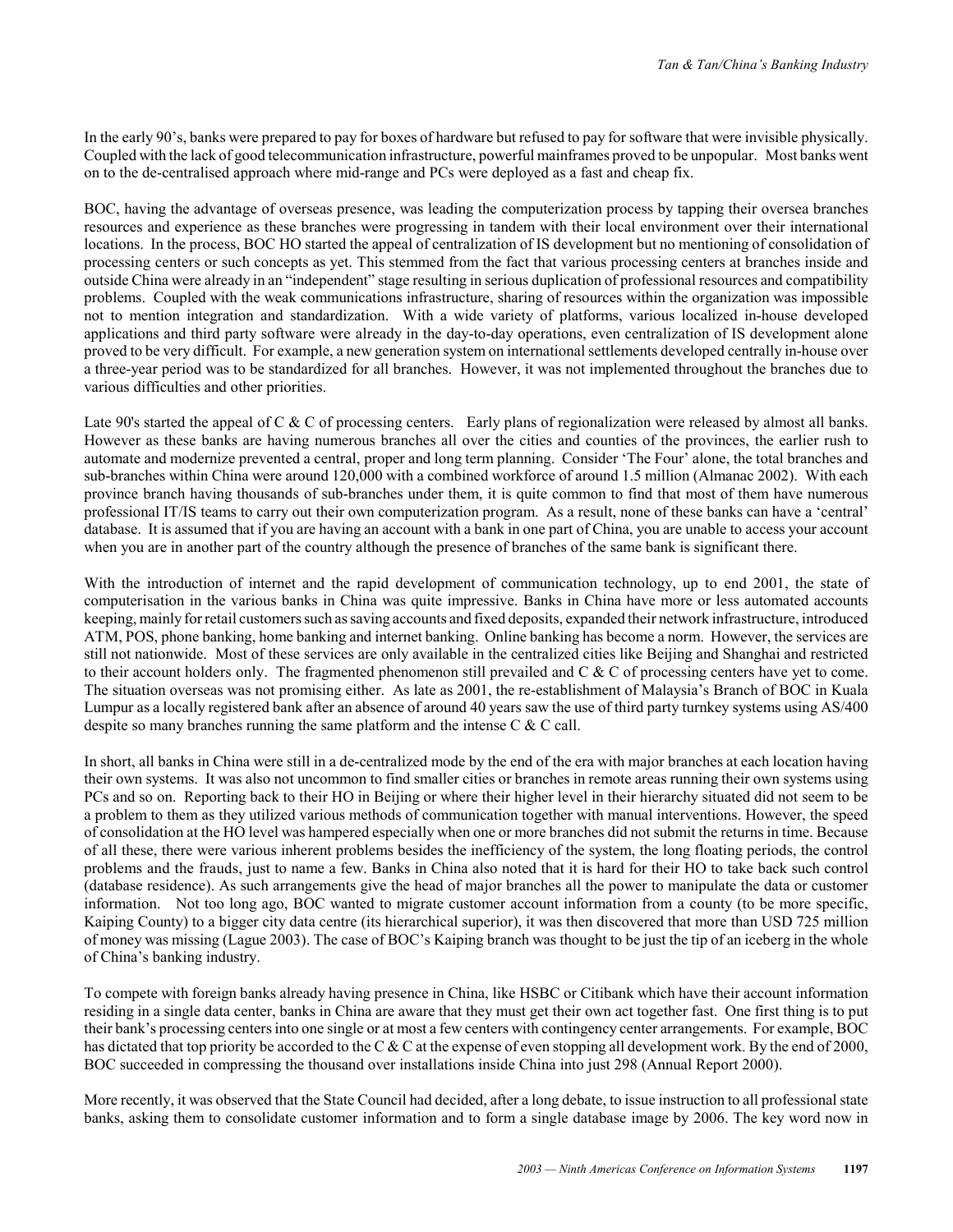China's banking industry is 'C & C'. One very typical example is the formation of the China UnionPay based in Shanghai to handle the debit cards (mainly ATM cards) for the entire banking sector. The company is basically owned by all the state banks, supervised by PBOC and is now working to become the credit card giant (like Visa and Master) in China.

#### *Era Four: (2002 Onwards After the WTO Entry)*

Year 2003 will be exciting for the banking industry in China. February 2003 saw the announcement on the opening up of RMB business to all foreign banks for all corporate customers by end of the year. Presently, only foreign customers or foreigner control or joint venture companies are allowed to have RMB accounts with foreign banks. At present, foreign banks are not allowed to issue credit cards in China. However, new rules allowing this are expected to be announced anytime now. With more and more emphasis being placed on regulating the banking industry, to be in line with the advanced economies, a new entity termed the China Banking Regulatory Commission, similar to the China Securities Regulatory Commission and independent of the PBOC will be formed. When this is completed, all existing PBOC's banking supervisory functions will be taken over by this new body and we shall be able to see that the supervisions of banking industry and securities industry, monetary policy, and the management of national reserve are under independent bodies. All these are expected to be materialized within the year.

Foreign banks besides stepping up their presence in China through establishment of their own networks, some are taking up strategic investment partners with the Chinese banks. For example, the HSBC acquired an eight per cent equity stake in the Bank of Shanghai for RMB 517.92 million (approx. USD 62.6 million) in cash (HSBC 2001). Citigroup took a five per cent stake for USD67 million in Shanghai Pudong Development Bank with option to raise the stake to as high as 25%, the current limit allowed by the Chinese authority (Holland and Beckett 2003). In fact, more and more type two Chinese banks are looking for foreign banks as strategic shareholders.

On the other hand, the push for C  $\&$  C by the Chinese banks intensifies and various deadlines were set, amid some unrealistic. For example, by end of year 2001, the C & C result by BOC was 33 centers within China as compared to 298 achieved a year ago (Annual Report 2001). The target of C & C into 3 to 5 centers by May 2002 was revised to 5 centers by December 2002 at the same time. However, the revised target was not achieved with 11 centers still running at the end of 2002 (Annual Report 2002). As to the overseas branches, the target of C & C was 3 centers worldwide within 5 years. On February 20, 2003, customers in Singapore were informed that the data processing function of the ATM system at Singapore's processing center will be migrated to the Asia Pacific Information Technology Centre located in Hong Kong. Based on these and the above-mentioned situation in Kuala Lumpur, Malaysia, we can see that it is still quite a way to go for its  $C & C$  both inside and outside China.

## **Challenges and IS Strategies**

#### *Challenges Faced by Banks in China*

At national level, the most important issues that China's regulators worry are the outflow of RMB, monetary stability and deposits controlled by foreign banks. However at the banks level, the challenges faced by the banks are different. From the control point of view, most of the customer information and account information are de-centralized at various branch levels, HO does not have the control. How to prevent branch staff from manipulating their accounts and related information, including the vital heavy nonperforming loans details, has become a massive task. The BOC Kaiping branch incidence mentioned is one good example. As foreign banks are coming in with advanced technology and nicely packaged banking products, accompanied by proper auditing, accounting and control procedures, banks in China are very worry about losing out deposit base to them. In the past, banks in China are giving out loans mainly based on policy instruction rather than on a commercial decision basis. This is why the nonperforming loan ratio is so high and the triangle debt scenario rampant in the whole banking industry. Foreign banks are coming in on commercial grounds and what they will get will be better quality loans. As all banks in China are owned more or less by the state, they have to listen to the State Council and to follow instructions carefully. As it is apparent that the State Council has provided the guiding principles –  $C & C$  by 2006', the challenges for banks include their own direction and strategies to meet the deadline.

From the regulator point of view, PBOC itself has started to consolidate in terms of administrative control since late 90's. Under the planning economy, PBOC used to have a sub-branch in each county that has banking activities. All these sub-branches were controlled by the branch in the city, and these branches were in turn controlled by the main branch in the province capital controlling these cities. Finally PBOC HO in Beijing controlled directly the 31 main branches. In mid 90's, there were about 600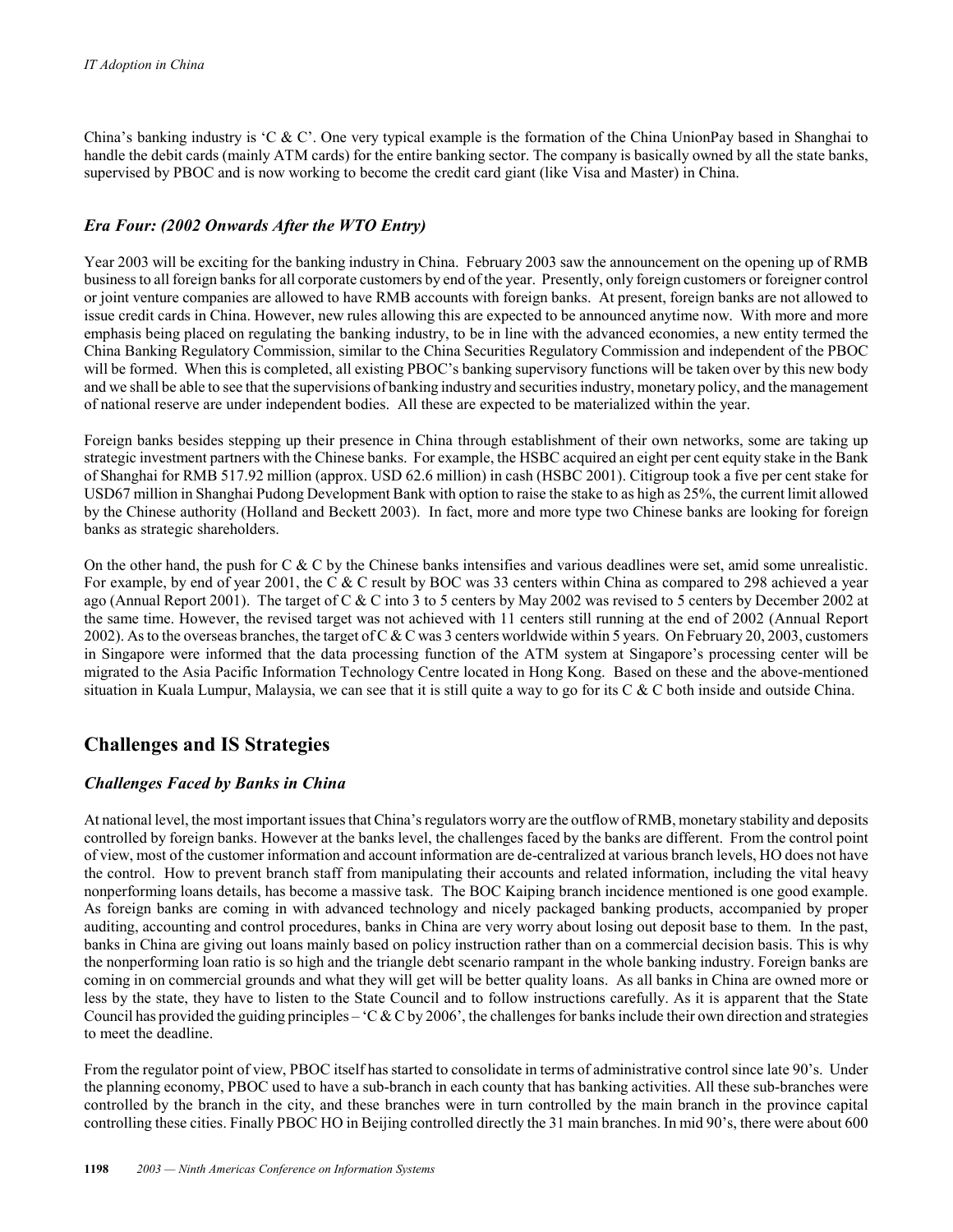branches in cities and more than 2000 sub-branches all over China. Starting from year 2002, PBOC consolidated into 9 regional branches, very similar to the Federal Reserve Bank in the United States.

In commercial world, to compete, one can do it on cost factor or on differentiation factor. But in today's banking environment, one can also compete on time to market. It is now 'fast' eats 'slow'. The old phrase of 'big' eats 'small' may not be necessarily true anymore, even though in banking business 'size matters' still prevail. The Chinese banks are big enough. However, they cannot act fast enough due to the complex and fragmented IT/IS structure.

#### *The Strategies for Banks in China*

The C & C by 2006 deadline is very much an IT/IS task. However, to implement such task, it is not just IT/IS matters. As such implementation affects the existing structure in so many ways, it bound to face lots of obstacles from users. It is quite common in China to hear that IT/IS staff do not understand business and banking is no exception. In fact, in banking, one finds that business operational unit staff knows little about IT/IS while IT/IS people do not bother to learn about business operations. From experience, the composition of the three basic efforts for IT/IS projects to succeed differs significantly from elsewhere. It is estimated that the composition hovers around 70% in co-ordination between business and IT/IS units; 20% in professional IT/IS contents and skills; and 10% in political handling. It would be of interest for a further research in this area as it is critical to the success of IT/IS projects. It is quite clear that the slow progress in C & C is not without its reasons. To overcome these, more effort than the norm must be spent on the co-ordination part.

As priority is being C & C, the development or acquisition of new products/services stands to almost a halt. This is far from desirable. Banks struggle to meet the target dates for various  $C & C$  deadlines must remember, meeting deadlines or fail to meet the deadlines as reported is just one issue, the WTO challenge from foreign banks entering or already in China cannot be ignored. In order not to dilute the technical resources, they should deploy non-technical but well-experienced banking professionals to work with outsiders by outsourcing their IT/IS requirements. This not only speed up the process, but is an opportune time to adopt best practices around the world built in available established software packages. As most existing application systems in use in the Chinese banks were developed by modeling the outdated business processes, a separate re-engineering exercise may not be required.

#### *The Strategies for New Comers in China*

The strategies for new comers whether local or foreign now become clearer. Establishment and rapid expansion of branch network is definitely not practical. From now till 2007, banks in China are willing to spend more money in IT/IS not just on C & C but also in anticipation of the increased demand in financial services related to the coming Beijing Olympic Games in year 2008 and the Shanghai Expo in year 2010. The amount is reported to reach US\$10.5 billion by then (Tech Watch 2003). With priority being placed on C & C and the slow progress so far, the opportunity for newcomers to deliver service excellence cannot be better. Without the burden of the fragmented IT/IS structure, new entrants both local and foreign stand to win with this window of opportunity. This also explains why the rush inside China to form local banks or joint venture banks, including upgrading from the "Xin Yong She" (credit union and co-operatives) by enticing foreign partners as share-holders. Foreign banks armed with their sophisticated and proven systems, especially in the area of customer services with risk control measures are having an edge over the new local banks. The only disadvantage they faced is constraints from the regulators which are easing, though slowly, after the entry into the WTO with the committed deadlines. China has well over US\$1 trillions in household savings, almost all of it lying fallow in 'The Four'. A mere US\$16 billions is in mutual funds and if the Chinese introduce funded pension schemes, this should grow to US\$400 billions by 2010 (Economist 2003). However, one must always remember that the commitment by the Chinese authority to open up RMB business is still different from the convertibility of the RMB. No date was set for the latter.

In a most recent internal research report by BOC, quoted by Zaobao (2003), it is predicted that establishment of brick and mortar branches will be concentrated on the strategic cities only. Internet banking and other means of online network banking will be the channels of delivery as the communication infrastructure proved to be up to standard. Fee-based and card-based businesses will be the major focus for the new comers. On the other hand, RMB business will form a major portion of the businesses rather than foreign exchange activities even for foreign banks.

Success in entering China's banking industry depends very much on two key factors, the technical know-how and the business know-who. One interesting practice, uncommon to others, though not quoted in available documents but observed by